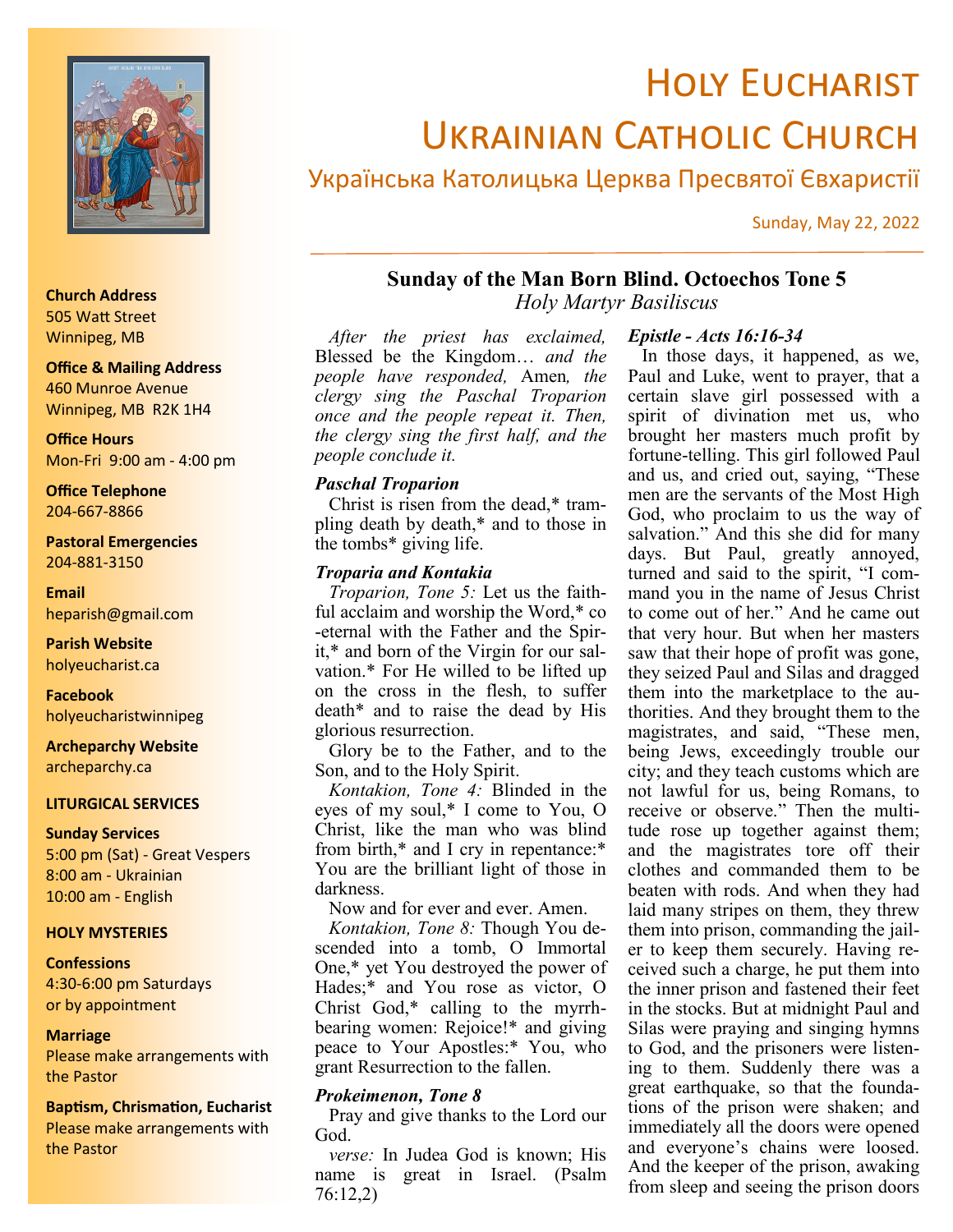#### **Anointing of the Sick**

Please make arrangements with the Pastor

#### **Funerals**

Please make arrangements with the Pastor

#### **Divine Liturgy Intentions**

Please make arrangements with the Pastor

#### **Catechism**

Pat Sirski 204-453-4489

#### **Pastor**

Fr. Michael Winn Office: 204-667-8866 Local Cell: 204-881-3150 Main Cell: 587-937-5756 winn.heparish@gmail.com

#### **Parish Office Manager**

Carlene Deptuch 204-667-8866 heparish@gmail.com

#### **Parish Facility Rentals**

204-667-8866

**Perogy Hotline** 204-667-6304

**Parish Bookstore** 204-334-2081

#### **ORGANIZATIONS**

#### **Parish Pastoral Council** Curtis Shupenia

204-667-8866

#### **UCWLC**

Emily Hawrysh 204-668-8013 *Travelling Icon* Evelyn Tymchak 204-667-6791

#### **UCBC**

Contact forthcoming

**Millennium Seniors' Club** Bernice Hrehirchuk 204-669-2068

**Young Adults (18-35)** Contact forthcoming

open, supposing the prisoners had fled, drew his sword and was about to kill himself. But Paul called with a loud voice, saying, "Do yourself no harm, for we are all here."

Then he called for a light, ran in, and fell down trembling before Paul and Silas. And he brought them out and said, "Sirs, what must I do to be saved?" So they said, "Believe on the Lord Jesus Christ, and you will be saved, you and your household." Then they spoke the word of the Lord to him and to all who were in his house. And he took them the same hour of the night and washed their stripes. And immediately he and all his family were baptized. Now when he had brought them into his house, he set food before them; and he rejoiced, having believed in God with all his household.

#### *Alleluia, Tone 8*

*verse:* Look upon me and have mercy.

*verse:* Direct my steps according to Your word. (Psalm 118:131-132)

#### *Gospel - John 9:1-38*

At that time, as Jesus passed by, He saw a man who was blind from birth. And His disciples asked Him, saying, "Rabbi, who sinned, this man or his parents, that he was born blind?" Jesus answered, "Neither this man nor his parents sinned, but that the works of God should be revealed in him. I must work the works of Him who sent Me while it is day; the night is coming when no one can work. As long as I am in the world, I am the light of the world." When He had said these things, He spat on the ground and made clay with the saliva; and He anointed the eyes of the blind man with the clay. And He said to him, "Go, wash in the pool of Siloam" (which is translated, Sent). So he went and washed, and came back seeing. Therefore the neighbors and those who previously had seen that he was blind said, "Is not this he who sat and begged?" Some said, "This is he." Others said, "He is like him." He said, "I am he." Therefore they said to him, "How were your eyes opened?" He answered and said, "A Man called

Jesus made clay and anointed my eyes and said to me, 'Go to the pool of Siloam and wash.' So I went and washed, and I received sight." Then they said to him, "Where is He?" He said, "I do not know." They brought him who formerly was blind to the Pharisees. Now it was a Sabbath when Jesus made the clay and opened his eyes. Then the Pharisees also asked him again how he had received his sight. He said to them, "He put clay on my eyes, and I washed, and I see." Therefore some of the Pharisees said, "This Man is not from God, because He does not keep the Sabbath." Others said, "How can a man who is a sinner do such signs?" And there was a division among them. They said to the blind man again, "What do you say about Him because He opened your eyes?" He said, "He is a prophet." But the Jews did not believe concerning him, that he had been blind and received his sight, until they called the parents of him who had received his sight. And they asked them, saying, "Is this your son, who you say was born blind? How then does he now see?" His parents answered them and said, "We know that this is our son, and that he was born blind; but by what means he now sees we do not know, or who opened his eyes we do not know. He is of age; ask him. He will speak for himself." His parents said these things because they feared the Jews, for the Jews had agreed already that if anyone confessed that He was Christ, he would be put out of the synagogue. Therefore his parents said, "He is of age; ask him." So they again called the man who was blind, and said to him, "Give God the glory! We know that this Man is a sinner." He answered and said, "Whether He is a sinner or not I do not know. One thing I know: that though I was blind, now I see." Then they said to him again, "What did He do to you? How did He open your eyes?" He answered them, "I told you already, and you did not listen. Why do you want to hear it again? Do you also want to become His disciples?" Then they reviled him and said, "You are His disciple, but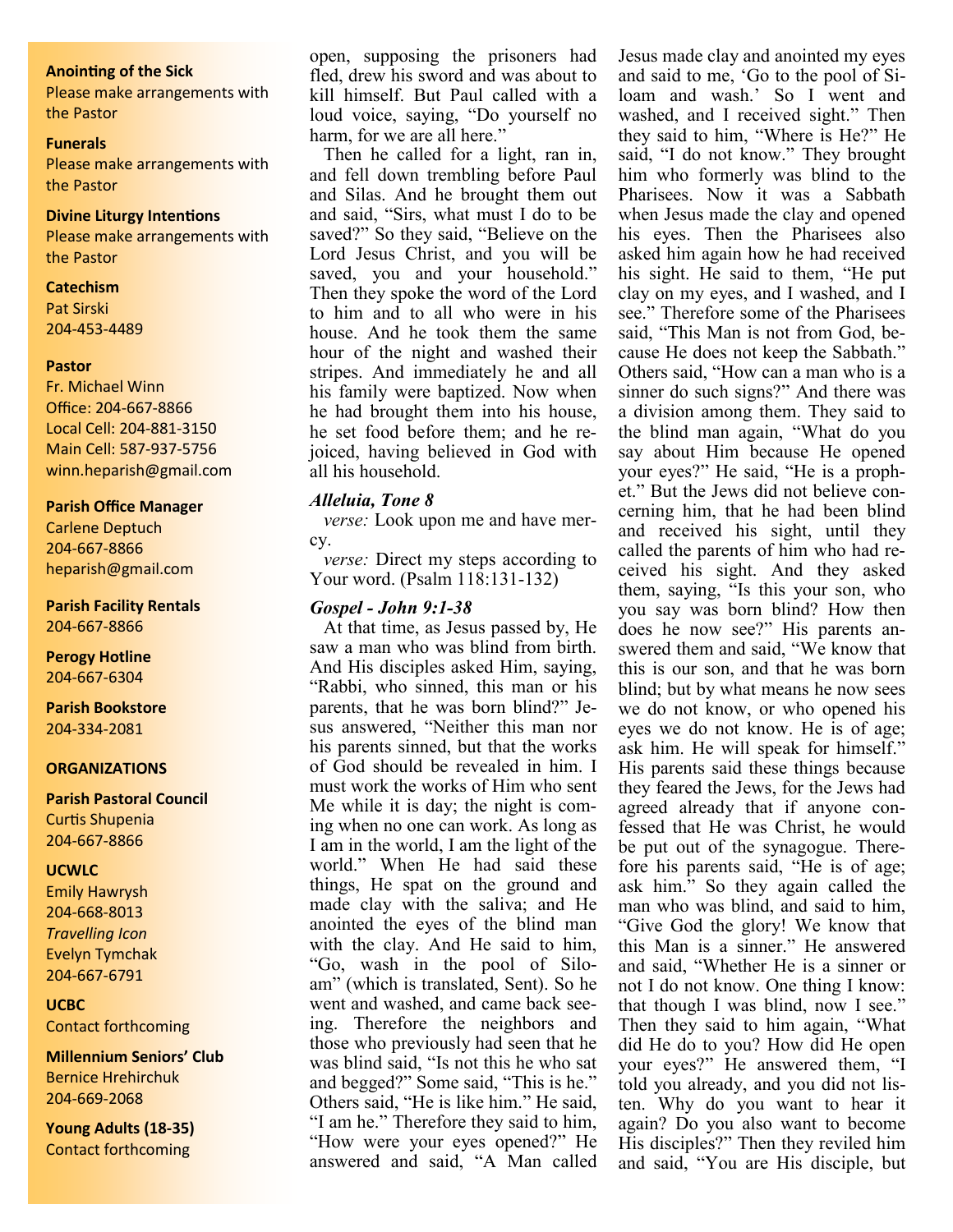we are Moses' disciples. We know that God spoke to Moses; as for this fellow, we do not know where He is from." The man answered and said to them, "Why, this is a marvelous thing, that you do not know where He is from; yet He has opened my eyes! Now we know that God does not hear sinners; but if anyone is a worshiper of God and does His will, He hears him. Since the world began it has been unheard of that anyone opened the eyes of one who was born blind. If this Man were not from God, He could do nothing." They answered and said to him, "You were completely born in sins, and are you teaching us?" And they cast him out. Jesus heard that they had cast him out; and when He had found him, He said to him, "Do you believe in the Son of God?" He answered and said, "Who is He, Lord, that I may believe in Him?" And Jesus said to him, "You have both seen Him and it is He who is talking with you." Then he said, "Lord, I believe!" And he worshiped Him.

### *Hymn to the Mother of God*

The Angel cried out to the One full of Grace: O chaste Virgin, rejoice! And again I say, Rejoice! Your Son has risen from the tomb on the third day, and raised the dead. Let all people rejoice! Shine, shine, O new Jerusalem, for the glory of the Lord has risen upon you! Exult now and be glad, O Sion! And you, O chaste Mother of God, take delight in the resurrection of your Son.

#### *Communion Hymn*

Receive the Body of Christ;\* taste the fountain of immortality.\* Praise the Lord from the heavens; praise Him in the highest.\* Alleluia, alleluia,\* alleluia. (Psalm 148:1)

*Instead of* Blessed is He Who comes… *we sing:*

Christ is risen from the dead…

*Instead of* We have seen the true light… *we sing:*

Christ is risen from the dead…

*Instead of* May our mouths be filled… *we sing three times:*

Christ is risen from the dead…

*Instead of* Blessed be the name of the Lord… we sing three times:

Christ is risen from the dead…

*At the dismissal, instead of* Glory be to the Father and the Son and the Holy Spirit, now and forever and ever. Amen. *we chant:*

Christ is risen from the dead,\* trampling death by death,\* and to those in the tombs\* giving life.

*After the final* Amen*, the Troparion Christ is risen is sung as at the beginning of the Liturgy, but with the addition:*

And to us He has granted life eternal;\* we bow down before His resurrection on the third day.

# **ANNOUNCEMENTS**

The **22nd Annual Walk for Mary** is planned to take place TODAY starting at 2:00 pm. Stay tuned for more information as the date approaches.

The Basilian Fathers from St. Nicholas Parish in Winnipeg offer their deepest apologies to Fr. Michael Winn and the parishioners of Holy Eucharist Parish for not fulfilling an agreed substitution for Fr. Michael for the 9:00 am Divine Liturgy on Sunday, May 15, 2022 while he was on holidays.

From the glorious day of Pascha to Pentecost Sunday, we do not kneel for any services or even our personal prayer. We do this with great joy in honour of our Lord's Resurrection. The first time we will kneel again is at the Kneeling Prayers at he Vespers service in the evening on Pentecost Sunday.

For those wishing to **donate to Ukraine**, you can do so through the Ukrainian Canadian Congress Manitoba Branch at gofundme.com and search #HelpUkraineNow, or through the Catholic Near East Welfare Association (cnewa.org/ca/campaigns/ ukraine). There are direct links on the parish website. Or you can donate to our parish and earmark for Ukraine. We will forward your donation to CNEWA.

If you items for our **Parish Thrift Sale** in May (please no clothing or large furniture), you may drop them off at the Parish Centre, Monday to Friday, during receiving hours.

The Blessed Vasyl Shrine is now open to the public to come and pray before the holy relics of Blessed Vasyl. Also, join us every Wednesday at 1:30 pm for the rosary and at 7:00 pm for services honouring Blessed Vasyl. Masks are mandatory.

The Ukrainian Canadian Congress Manitoba Provincial Council has started a **Mentor Program.** This program matches mentors with Ukrainian newcomers who need someone to help them with various tasks associated with starting life in a new country. This could involve providing rides to appointments, helping to arrange for a new phone plan, learning how to use the bus, opening a bank account, or getting advice on anything from activities to where to shop. If you would like to help, go to shorturl.at/vwGN9

Busy Finger Knitting Club will resume on Tuesday May 24 at 10 am in the Parish Centre. Mondays June 6 and June 20 will be our last meeting until fall. Any questions please contact Mavis at 204-663-5894.

#### *Donate with Interac Transfer*

With it being post-Covid-19, it is understandable that we are not able to get our donations into the church. Please think about using the convenient Interac transfer. You can make your donation right from home using our email address at: **heparish@gmail.com**